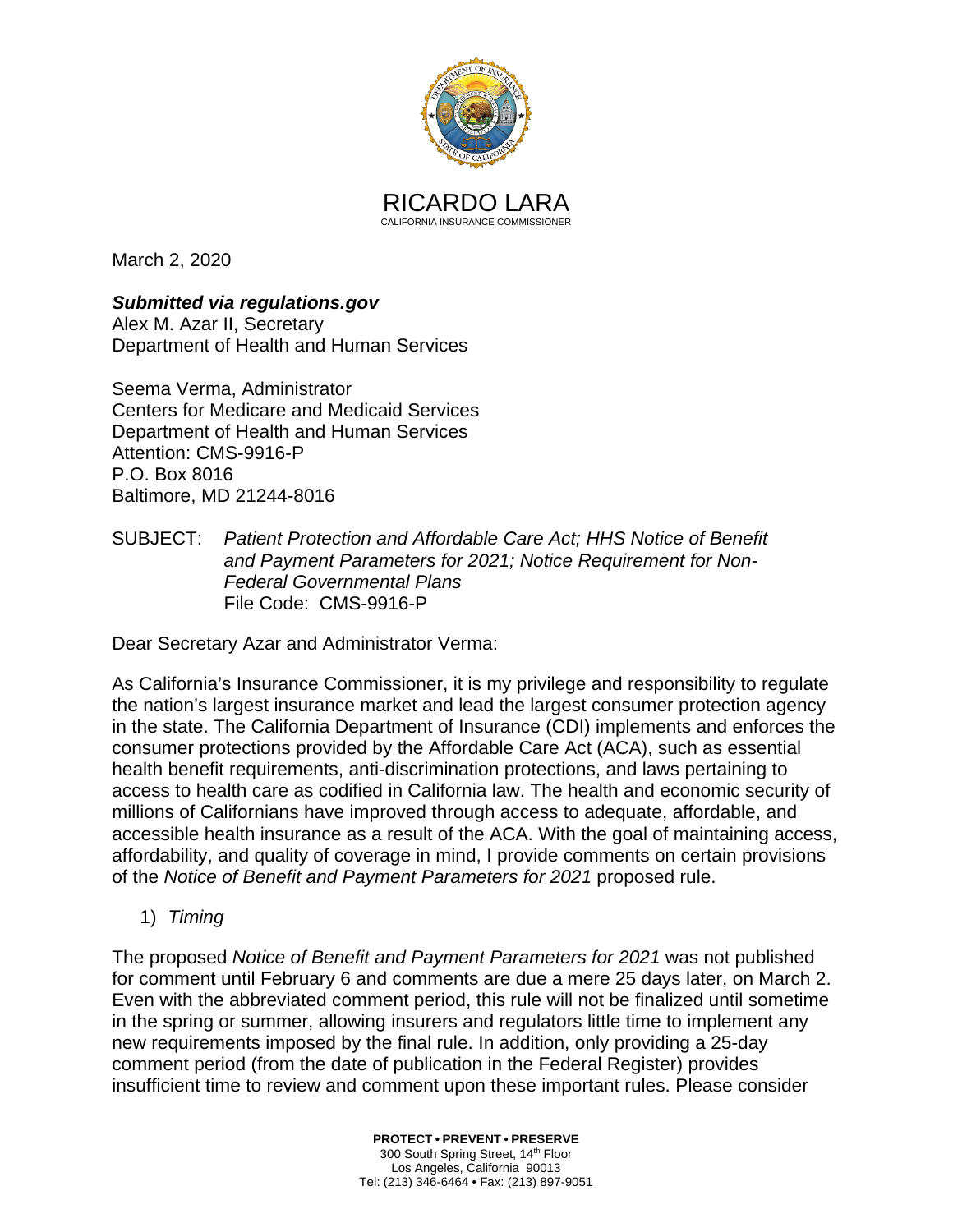publishing the proposed Notice for 2022 late in 2020 and include a full 60-day comment period.

## 2) *Auto re-enrollment process*, 85 FR 7119

CDI opposes any changes to the auto re-enrollment process. CMS admits that "[a]utomatic re-enrollment significantly reduces issuer administrative expenses, makes enrolling in health insurance more convenient for the consumer, and is consistent with general health insurance industry practice." (85 FR 7119.) Yet, CMS is soliciting comments on suspending advance premium tax credits (APTC) at re-enrollment for those consumers whose APTC covers their full premium.

 coverage under the mistaken belief that they can no longer afford their premiums. Other Suspending APTC at re-enrollment will cause confusion for those relying on automatic re-enrollment, and will lead to individuals losing their health insurance coverage, with resultant market disruption. Consumers are accustomed to the current auto reenrollment process. From a consumer's perspective, their premiums will appear to skyrocket as a result of suspension of APTC; some of these consumers will cancel their consumers may believe that, since their income has not changed, they will automatically receive the same APTC, unaware that their APTC has been suspended and their premiums are not being paid. Suspending APTC will lead to cancellation of coverage for individuals and families that are eligible for APTC. CDI is concerned that any action to change the auto re-enrollment process could depress enrollment, cause loss of vital coverage, and create ripples of uncertainty among consumers and in the insurance market.

 *January 1, 2020*, (§ 156.111) 85 FR 7128 3) *State Selection of EHB-Benchmark Plan for Plan Years Beginning on or after* 

 part of that report, when a state determines that mandated benefits are not subject to they were required by a state action that occurred prior to January 1, 2012. CMS proposes to amend § 156.111 to require states to submit an annual report identifying state-mandated benefits applicable to qualified health plans (QHPs). As a defrayal because they are not in addition to Essential Health Benefits (EHBs), the state must provide a basis for that determination. In the initial report, states would also be required to identify all state-mandated benefits, including those that are EHBs because

CDI shares the concerns of the National Association of Insurance Commissioners (NAIC) and other states that CMS has not adequately explained how it will use the reported information to conduct increased oversight of state compliance with section 1311(d)(3)(B) of the Patient Protection and Affordable Care Act (PPACA). CMS has not codified a standard that it would use to determine whether a state law applicable to QHPs is a benefit mandate subject to defrayal, nor has it proposed to do so. The only standard CMS ever proffered for identifying a state-mandated benefit in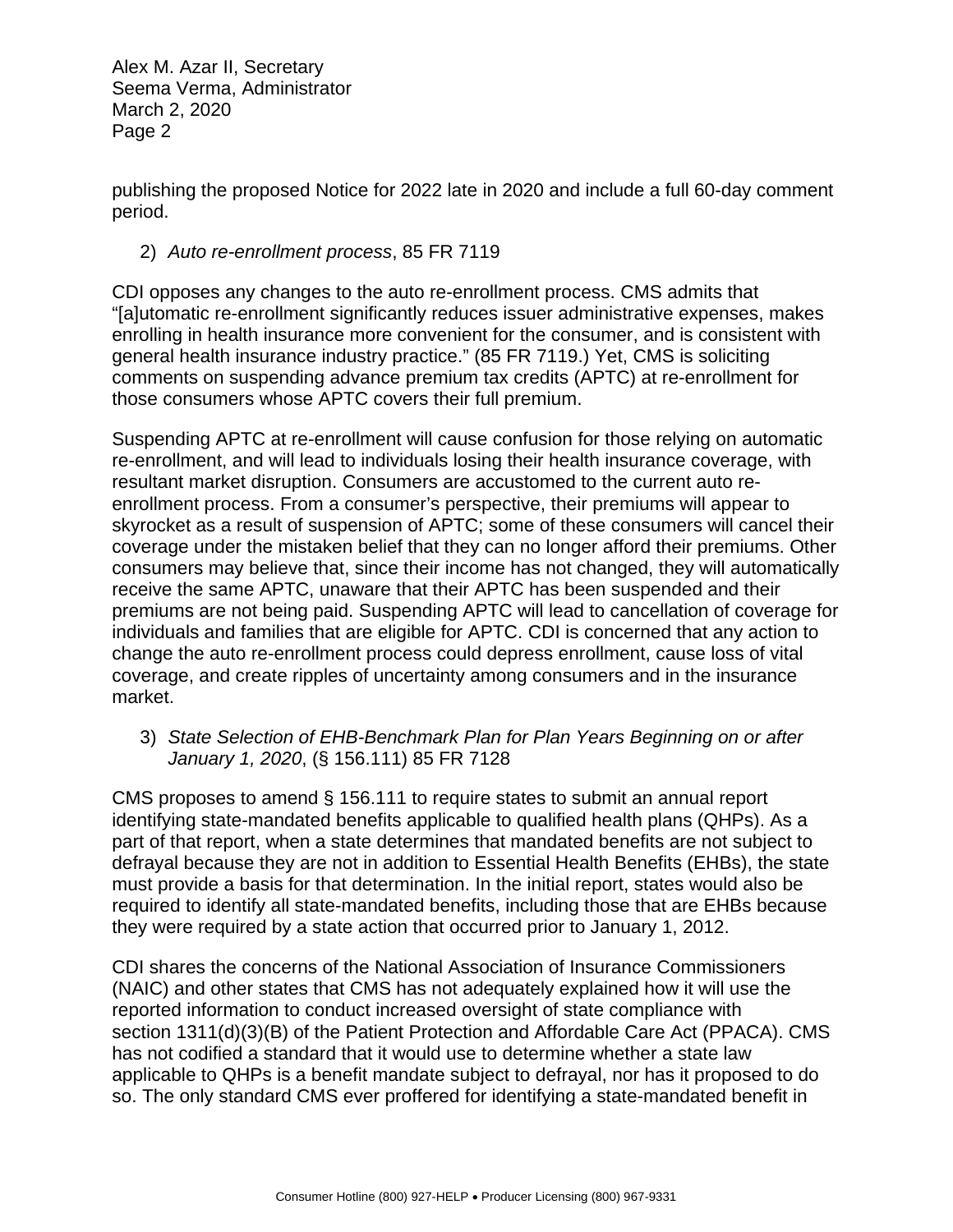-

excess of EHBs (that the law must require coverage of specific care, treatment, or services) was described in the preamble to the 20[1](#page-2-0)3 final EHB rule.<sup>1</sup> States have relied on this standard to evaluate benefit laws since then, and it would be unjust and disruptive for CMS to use state-reported information on benefits mandated under the 2013 guidance to change its approach to identifying state-mandated benefits subject to defrayal, especially in a retrospective fashion. For past benefit mandates adopted by states in reliance on the standard in the 2013 final EHB rule's preamble, CMS should not require states to make defrayal payments or change their laws if it disagrees with a state's good faith determination that a benefit mandate does not exceed EHBs.

 benefit mandate pursuant to notice-and-comment rulemaking procedure. If CMS does Moreover, before finalizing any reporting requirement, CMS should fully explain how it intends to enforce section 1311(d)(3)(B), and properly adopt a standard for identifying a not properly adopt a workable standard, it should not "second-guess" a state's good faith determination of compliance with section 1311(d)(3)(B). To implement this proposal, CMS must also establish a neutral and fair process for evaluating statemandated benefit laws and resolving disputes between it and the states concerning whether mandated benefits exceed EHBs, and apply the new policy only prospectively once it has been properly vetted through the rulemaking process.

In addition, the proposed reporting requirement is unnecessarily burdensome. States submitted this information to CMS years ago during implementation of EHBs, and a list of each state's benefit mandates that was taken from this information is available on CCIIO's webpage entitled "Information on Essential Health Benefits (EHB) Benchmark Plans." Therefore, it is unclear why CMS believes it is necessary to require states to submit the same information yet again. The rationale for these state-mandated benefits qualifying as EHBs is straightforward based on the date of state action, and not in dispute. Therefore, CMS should not require states to expend resources creating unnecessary reports containing information that it already possesses.

Finally, CDI opposes charging the Exchanges with responsibility for identifying statemandated benefits that exceed EHBs. Because state regulators enforce benefit mandates, including EHBs, they are in the best position to make this determination, and not the Exchanges. CDI also opposes CMS taking this role, given it does not have expertise in evaluating state-mandated benefit laws and enforcing their requirements, and that CMS has not proposed a fair process for resolving disagreements with the states regarding characterizing state-required benefits as being within the scope of EHBs. As long as EHBs are defined by state-regulated benchmark plans, state

<span id="page-2-0"></span><sup>&</sup>lt;sup>1</sup> "As we explained in the preamble of the proposed rule, we interpret 'state-required benefits' to include the care, treatment and services that an issuer must provide to its enrollees. Other state laws that do not relate to specific benefits, including those relating to providers and benefit delivery method, are not addressed in § 155.170." 78 FR 12833, 12838 (Feb. 25, 2013).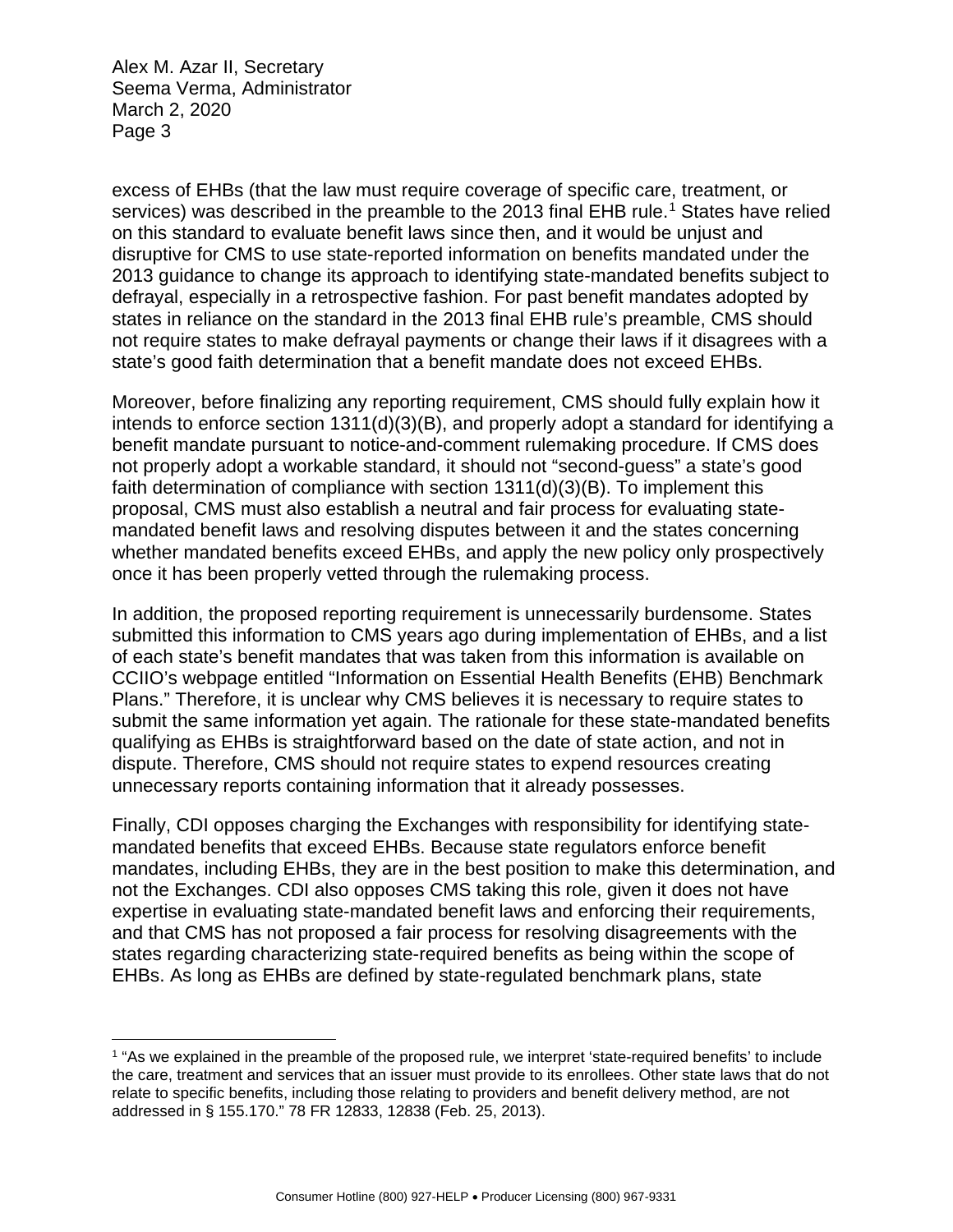regulators should determine whether a state benefit law would be subject to defrayal under section 1311(d)(3)(B).

## 4) *Promoting Value-Based Insurance Design*, 85 FR 7137

While value-based insurance design bears the promise of potential consumer benefit, it can also penalize consumers with rare, chronic, or catastrophic health conditions who are monitored and treated with what are characterized as "low-value services." The preamble to the proposed rule states that "low value services are those services in which the majority of consumers would not derive a clinical benefit." Designing benefits based on this ill-defined, subjective principle without considering the consequences for consumers who have significant health conditions could shift additional out-of-pocket cost burden to these consumers without demonstrably reducing use of "low-value services" by people for whom the services are ineffective or unnecessary.

If improperly implemented, value-based insurance design could be exploited to reduce the value of benefits for consumers who utilize them, and to select for relatively healthy consumers in contravention of benefit design nondiscrimination laws. The benefits on the list of "commonly overused service categories" that could be subject to increased cost sharing under the definition of "low-value services" are all benefits that are more heavily utilized by consumers with significant health needs. Consequently, any policy that promotes value-based insurance design should not unduly harm consumers who utilize "commonly overused" services due to medical necessity, and should be balanced by the principle that insurance is intended to spread the cost burden of health care utilization across a broader population of covered persons.

Lastly, CDI agrees that if this policy is pursued, it should be permitted only to the extent consistent with state law, and that CMS should establish benchmarks that must be satisfied for a plan to be labeled "value-based." Leaving this determination entirely to the issuers could render such a label misleading or even meaningless.

## 5) *Medical Loss Ratio*, 45 CFR §§ 158.110 & 158.140

 party vendors and other entities. It requires that expenses for such functions be CMS's proposal clarifies the medical loss ratio (MLR) treatment of payments to third reported consistently with how other expenses must be reported. Furthermore, the notice clarifies that issuers must deduct from incurred claims prescription drug rebates received by the issuer. CDI supports the proposed changes here and recommends that CMS modify the MLR reporting form to accommodate the changes for accuracy of reporting and to permit verification that the issuers have complied with the rules.